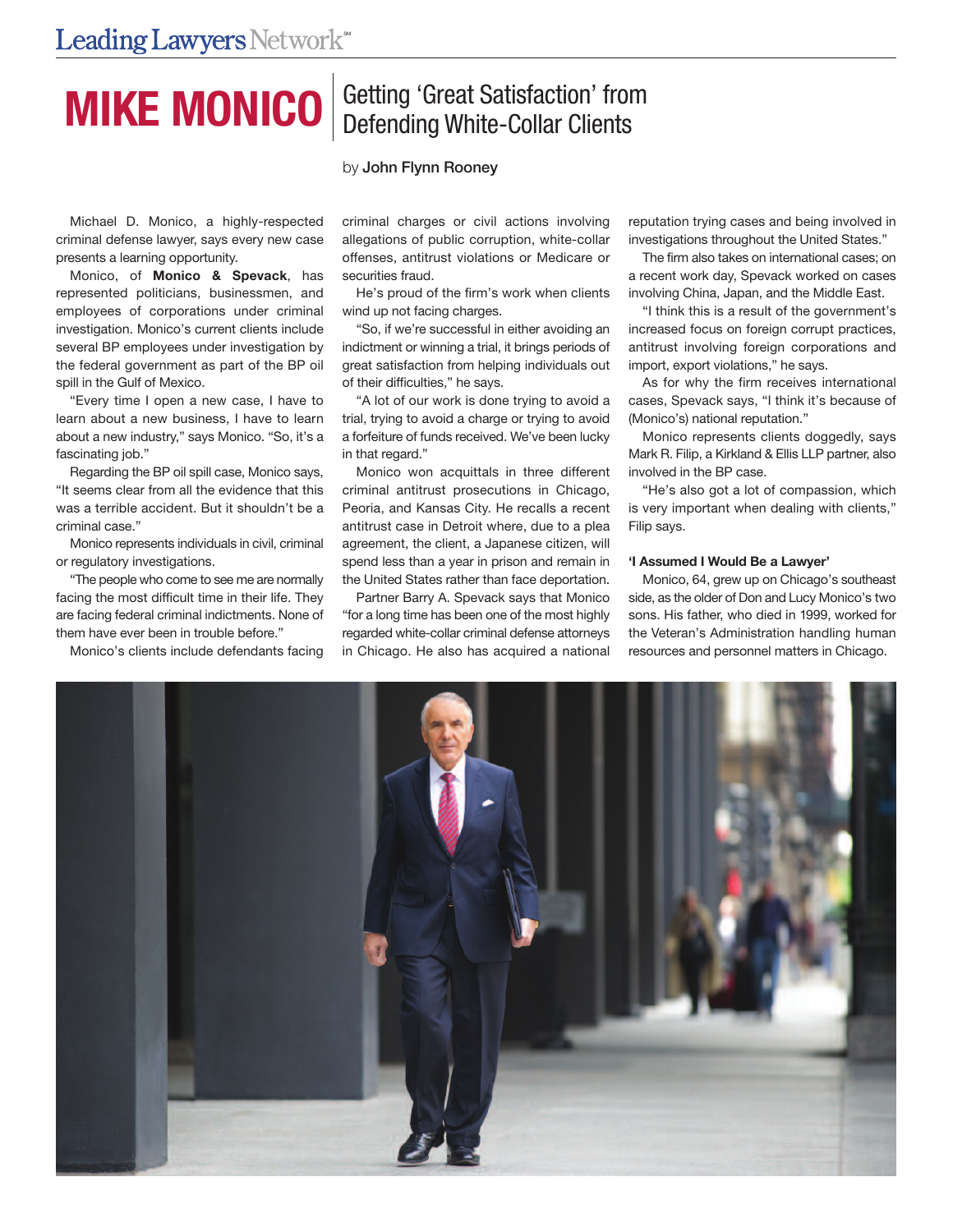## Leading Lawyers Network<sup>\*\*</sup>



Tricia Monico, Brian Monico, Barbara Conn, Roe Conn, and Monico at the Lawyers Lend A Hand Youth Spring Awards Dinner, which Monico co-chaired. Conn, a close friend of Monico's, is one king of afternoon drive radio on WLS AM 890 with Richard Roeper from 2–6 p.m. weekdays. Monico is a regular guest on the show and sometimes fills in for Roeper.

Until Monico turned 10, the family lived in south Chicago. They then moved to the far southeast side to a home where Lucy Monico, a retired bank secretary, continues to live.

Don Monico lost his left arm while serving in World War II, and the family's annual summer vacation took them to the national meetings of the Disabled Americans Veterans, including car trips to Miami, Arizona and California. Don Monico acted as a public speaker for various veterans groups and once received an award from President Richard Nixon for promoting the hiring of the disabled.

Monico attended Annunciata School for his elementary education. His father encouraged him to attend St. Ignatius College Preparatory High School, and he became the first Annunciata School graduate to attend St. Ignatius. His father drove him to and from school every day.

Monico graduated from St. Ignatius in 1965. He enrolled at Georgetown University and received his undergraduate degree from there in 1969.

According to family legend, Don Monico announced at his older son's first birthday party that Michael would become a lawyer.

"Ever since I was a little boy, my dad always talked about me being a lawyer," Monico says. "So, I just assumed I was going to be a lawyer."

He attended Northwestern University School of Law and received his juris doctorate from there in 1973. He became a member of the Illinois bar on April 24, 1973.

While attending law school, Monico participated and did well in moot court competitions.

In a semi final moot court competition, James R. Thompson served as one of the judges. At that time, Thompson headed the U.S. attorney's office in Chicago. Thompson suggested that Monico apply to become a federal prosecutor.

Monico began work as an assistant U.S. attorney in Chicago during 1973. At that time, lawyers including Dan K. Webb, Anton R. Valukas and James S. Montana Jr., worked in the office.

"It was a terrific time to really learn the right way to try a lawsuit," Monico recalls.

Monico handled numerous fraud cases and worked on the appellate team in the case involving former Otto Kerner Jr., a former Illinois governor convicted on charges that included bribery, conspiracy, and perjury. He also prosecuted defendants accused of other crimes, including airplane hijacking and theft from interstate shipments.

"I just thought it would be a great thing" to open his own practice, Monico says.

He started out representing criminal defendants in Chicago as a sole practitioner. But shortly thereafter, Monico began representing clients in New York and other jurisdictions. In the late 1970s, Spevack joined Monico's practice. Several years later, Robert J. Pavich joined the law firm and it became known as Monico, Pavich & Spevack.

In late 2010, the Monico, Pavich & Spevack firm split amicably into two small law firms. The Pavich Law Group concentrates on civil litigation, including personal-injury and medical malpractice matters.

One of Monico's first cases as a defense lawyer involved a client convicted of selling secrets to the Russian government.

In another case in 1978, Monico represented a Croatian national, who along with another man, both armed with machine guns and other weapons, seized the West German Consulate on Michigan Avenue in Chicago. The men demanded to free another Croatian national who got arrested in West Germany.

"We did a good job of convincing the jury that these fellows did not intend to harm anyone and that they had a real interest in



Monico's family at Christmas 2011 (back row, from left): Son Dan; son-in-law Rohan Ward; son-in-law Kris Langager; and son Brian; (front row from left): daughter Tina; grandson Myles; wife, Tricia; Monico; grandson Maddox Ward; daughter Vanessa Ward; and daughter-in-law Rachel Kiley holding grandson Jackson.

### **'Brilliant and Resourceful'**

But after working for four years as a federal prosecutor, Monico decided he wanted to hang out his own shingle as a criminal defense lawyer in 1977.

"Since I graduated from law school in 1972, I've had two jobs," he says.

Monico said he considered George J. Cotsirilos, a renowned criminal defense lawyer now deceased, an important role model. William J. Martin and Warren D. Wolfson, both criminal defense lawyers at that time, also impressed him.

getting this fellow out of jail," he says.

The jury acquitted the defendants on all major counts in the indictment. And that case resulted in Monico representing another Croatian man from Chicago at a trial in New York.

That case consisted of 10 Croatian men accused of soliciting money from Croatian businessmen to fight against Joseph Broz Tito, the president of Yugoslavia. Evidence against Monico's client included videotape of the client buying guns and dynamite, he says. Monico's client and three other defendants got acquitted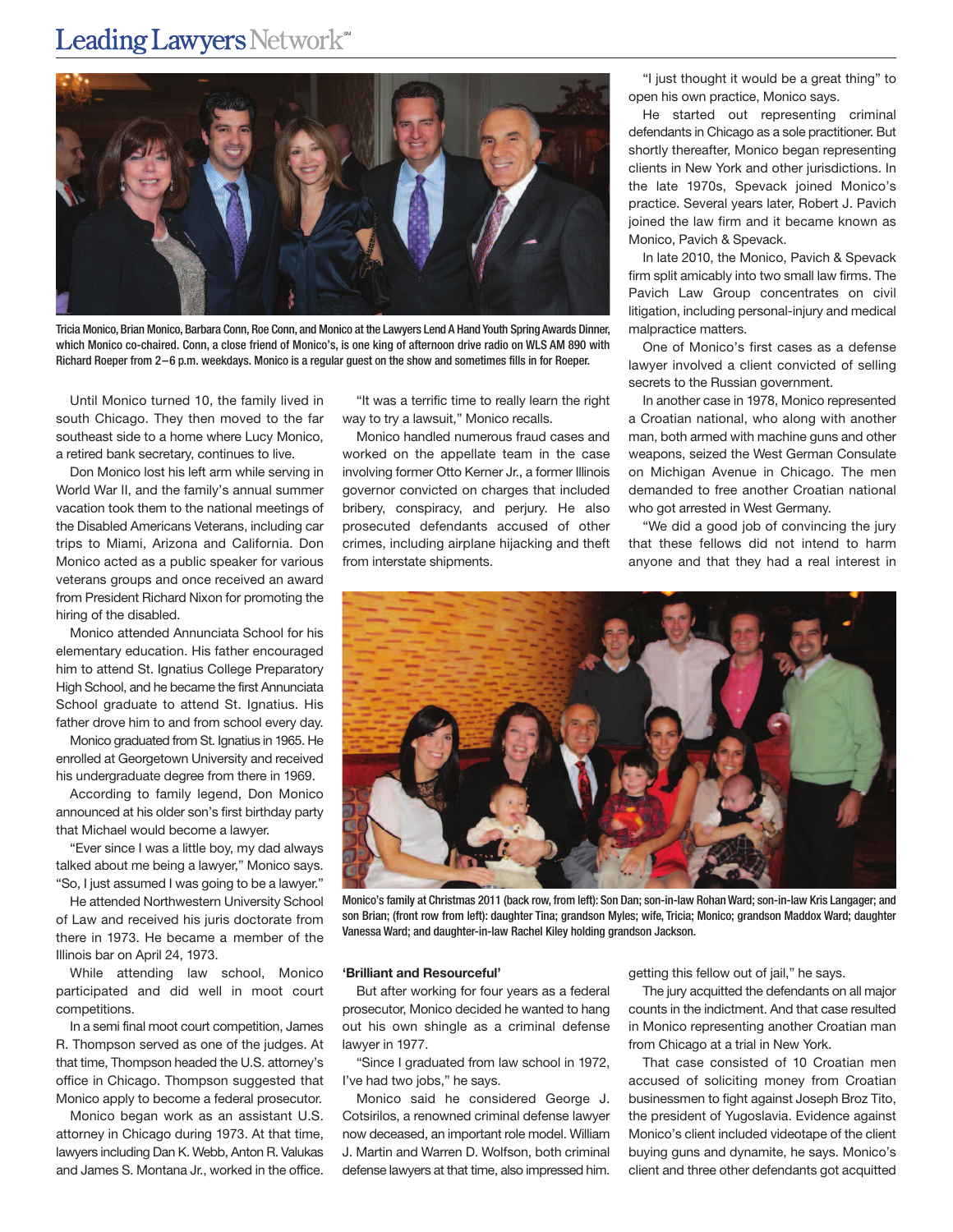#### in the case.

Ira London, a New York City lawyer, also represented a defendant in the case involving the Croatian men.

Monico "is brilliant and resourceful," London says. "He's creative in his approach to framing the issues for the jury."

In the Croatians case, "he made an otherwise unlikeable client palatable to the jury and got an acquittal against all odds," he says.

Monico possesses a great sense of humor that is on display in the courtroom, London says. "He's always been able to use humor as a weapon and uses it successfully and appropriately."

During the trial of the Croatian defendants, prosecutors introduced three shopping carts of weapons as evidence against Monico's client, London says.

Monico "saw the carts filled with weaponry, looked at the jury and said, 'You call this evidence?" he says. "The jury loved it. The prosecutor didn't."

#### **Tough Cases**

Cases involving multiple defendants prove difficult, Monico says. For example, in the 1990s, Monico represented a defendant in a three-month trial in which a jury convicted 10 Chicago Board of Trade soybean traders on fraud charges and eight of the 10 on racketeering charges. The 7th U.S. Circuit Court of Appeals upheld the convictions.

"You have one of a number of clients, and it's very difficult to separate your client from the other clients," he says.

As his career advances, "the bigger the cases, the fewer the trials because there's so much at stake, because corporations want certainty and because individuals want certainty," he says.

Monico represented the only lawyer acquitted in the Operation Greylord undercover investigation that targeted corrupt judges and lawyers.

Among other clients Monico defended are politicians, including former aldermen Edward R. Vrdolyak and Jesse Evans.

Monico's father provided such a regular presence in the courtroom that he got described in a *Chicago Sun-Times* article as his son's personal court buff. "He came to all my trials. He loved going to see me try cases."

It was Monico's father who introduced him to Vrdolyak as alderman and committeeman of Chicago's 10th Ward.

In 2007, Vrdolyak, then a lawyer, got indicted on federal fraud and bankruptcy charges related to a \$1.5 million real estate kickback scheme involving a local medical school. Vrdolyak subsequently pleaded guilty to conspiracy to commit mail and wire fraud.

U.S. District Judge Milton I. Shadur sentenced

Vrdolyak to five years' probation, fined him \$50,000, and ordered him to perform 2,500 hours of community service.

In early 2010, a 7th U.S. Circuit Court of Appeals panel issued a 2-1 decision ordering that Vrdolyak be resentenced before a different judge other than Shadur.

In October 2010, U.S. District Judge Matthew F. Kennelly sentenced Vrdolyak to 10 months in prison.

Vrdolyak, now disbarred by the Illinois Supreme Court, finished serving his sentence in April

Monico said he took great pride in representing Vrdolyak.

"I thought we did a good job," he says.

In 2010, following Kelly's guilty plea to two counts of mail fraud for his involvement in an illegal scheme that resulted in him getting \$8.5 million in contracts at O'Hare International Airport, Kelly took his own life. Kelly is the only one of Monico's clients who committed suicide, he says.

"This shows you the stress that these cases take on people's lives," Monico says. "People don't understand it; people don't appreciate it, unless they've been involved."

In 2004, Monico represented a client in charge of sales for TAP Pharmaceuticals Inc., which paid the U.S. government nearly \$850 million, including a record \$290 million criminal fine, to settle a major Medicaid and Medicare fraud case in Boston.



Monico with his wife, Tricia, at the Paul McCartney Concert at Wrigley Field.

#### **Focusing on the Set-up, Not the Punchline**

When asked about how he handles clients who receive prison sentences, Monico says, "You try to get people prepared for it. You try to make sure they understand the options."

Monico mentioned that a 2005 U.S. Supreme Court case, *United States v. Booker*, that helped defense lawyers at sentencing hearings. In *Booker*, the high court ruled that the U.S. Sentencing Guidelines are advisory rather than mandatory.

"Thank God for the *Booker* case, which allows us to do a great deal of lawyering at sentencing," Monico says. "It's no longer a straight mathematical formula under the sentencing guidelines. Now, you're able to make arguments about loss (and) about the quality of a person's life."

The worst part of his job involved representing businessman Christopher Kelly, who worked as the chief fund-raiser for former Illinois Gov. Rod R. Blagojevich. The U.S. attorney's office in Chicago indicted Kelly three separate times on corruption-related and income tax charges.

"It put him at great risk," Monico says. "The government really wanted him to cooperate."

Chicago lawyer Royal B. Martin represented another defendant in the TAP Pharmaceuticals case. All 10 defendants in the case got acquitted. Monico possesses extraordinary trial skills, he says.

"He's very thoughtful. He's very careful and meticulous to his approach in a case," says Martin, a partner with Martin, Brown, Sullivan, Roadman & Hartnett Ltd. "His oral argument skills and (ability of) arguing to a jury are clearly at the very top.

"I think the single greatest quality that (Monico) has is his cross-examination skills."

Martin pointed to the TAP Pharmaceuticals case as an example. Monico "cross-examined an FBI agent who, by the end of the cross, would basically agree with anything Mike suggested to him. It was masterful."

In the book, *Your Witness: Lessons on Cross-Examination and Life from Great Chicago Trial Lawyers*, Monico writes about cross-examination. "My first series of questions is always the setup—the setup is always more important than the punch line."

Monico writes about the trial involving the Croatian defendants and other cases.